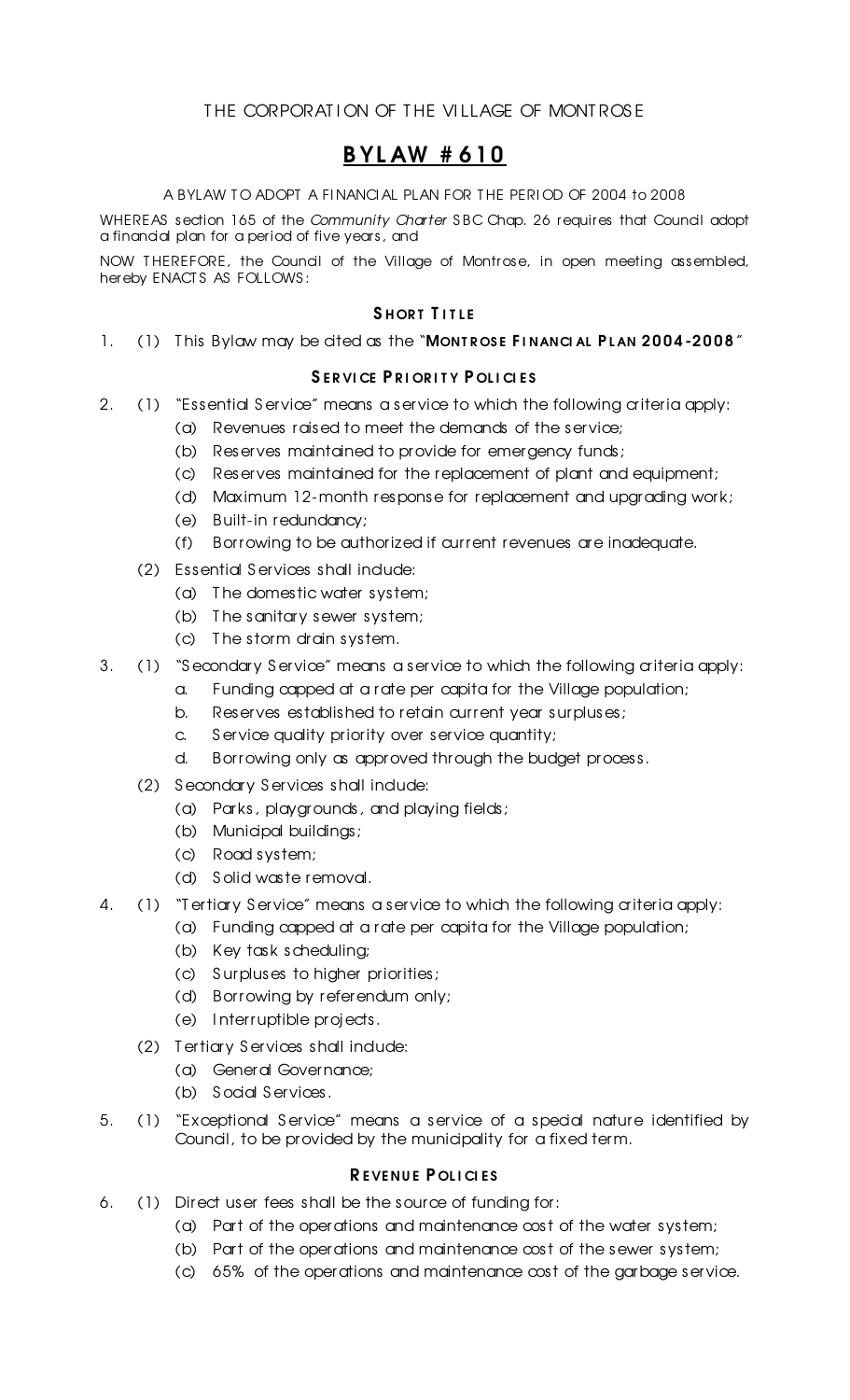- (2) Flat user fees shall be the source of funding for:
	- (a) Part of the operations and maintenance cost of the water system;
	- (b) Part of the operations and maintenance cost of the sewer system.
- 7. (1) Parcel taxes shall be the source of funding for:
	- (a) Not less than 25% of the operations and maintenance cost of the water system;
	- (b) Not less than 15% of the operations and maintenance cost of the sewer system;
	- (c) 100% of the capital cost of the storm drain system.
	- (d) 100% of the cost of exceptional services.
- 8. (1) Ad valorem taxes shall be the default source of funding for all services for which no designated source of funding is identified in this Bylaw.
	- (2) S urpluses from the Water Operating Fund and the S ewer Operating Fund shall be transferred as revenues to the General Operating Fund.

#### GENERAL MATTERS

- 9. (1) For the purpose of this Bylaw, the funding sources and levels indicated shall be considered target levels to be achieved over the term of this financial plan.
	- (2) All excess revenues or excess expenditures accrued in the Water Operating Fund or the S ewer Operating Fund over the course of a fiscal year shall be transferred to the General Operating Fund.
- 10. (1) The planned revenues for the years 2004 to 2008 relating to the General Operating Fund shall be those recorded on S chedule "A" attached to, and forming part of this Bylaw.
	- (2) T he planned expenditures for the years 2004 to 2008 relating to the General Operating Fund shall be those recorded on S chedule "B" attached to, and forming part of this Bylaw.
	- (3) T he planned revenues and expenditures for the years 2004 to 2008 relating to the Water Operating Fund shall be those recorded on S chedule "C" attached to, and forming part of this Bylaw.
	- (4) T he planned revenues and expenditures for the years 2004 to 2008 relating to the S ewer Operating Fund shall be those recorded on S chedule "D" attached to, and forming part of this Bylaw.

#### E NACT ME NT

- 11. (1) If any section, subsection, sentence, dause or phrase of this Bylaw is for any reason held to be invalid by the decision of any court of competent jurisdiction, the invalid portion shall be severed and the part that is invalid shall not affect the validity of the remainder.
	- (2) T his Bylaw shall come into full force and effect on final adoption.

READ A FIRST TIME<br>PUBLIC CONSULTATION WORKSHOP HELD this 17<sup>th</sup> day of February, 2004<br>this 17<sup>th</sup> day of March, 2004 PUBLIC CONSULT AT I ON WORKS HOP HELD READ A SECOND TIME READ A THIRD TIME this 6<sup>th</sup> day of April, 2004<br>RECONSIDERED AND FINALLY ADOPTED this 20<sup>th</sup> day of April, 2004 RECONS I DERED AND FINALLY ADOPTED

this 6<sup>th</sup> day of April, 2004 this 6<sup>th</sup> day of April, 2004

\_\_\_\_\_\_\_\_\_\_\_\_\_\_\_\_\_\_\_\_\_\_\_\_\_\_\_\_\_\_\_\_\_ \_\_\_\_\_\_\_\_\_\_\_\_\_\_\_\_\_\_\_\_\_\_\_\_\_\_\_\_\_\_\_\_

Mayor Village Clerk

Certified a true copy of Bylaw # 610, as adopted

\_\_\_\_\_\_\_\_\_\_\_\_\_\_\_\_\_\_\_\_\_\_\_\_\_\_\_\_\_\_\_\_\_\_\_\_\_\_\_ Village Clerk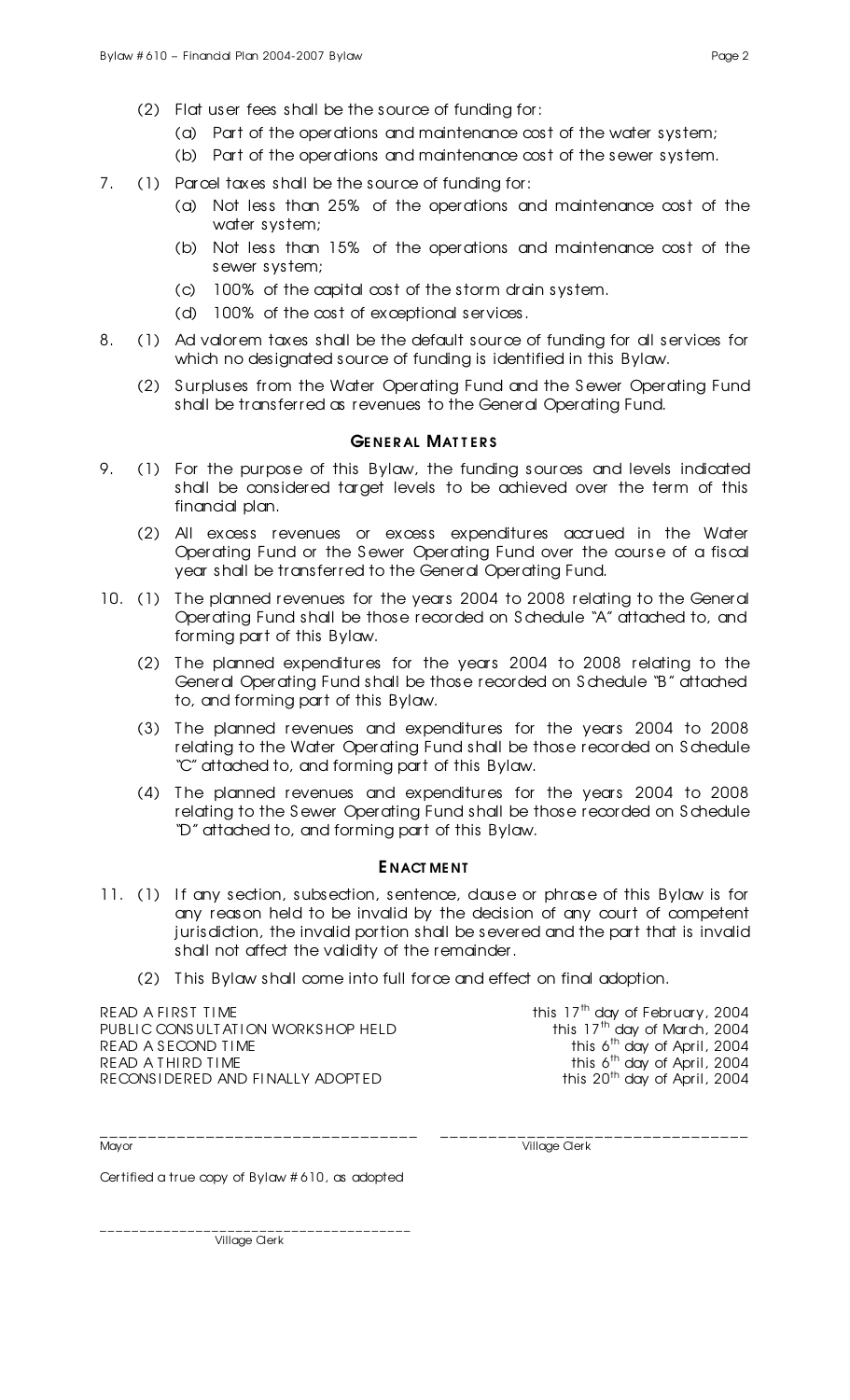### THE CORPORATION OF THE VILLAGE OF MONTROSE

# B YL AW # 610

## S CHEDULE "A" – GENERAL FUND REVENUES

|                                            | 2004          | 2005          | 2006          | 2007          | 2008          |
|--------------------------------------------|---------------|---------------|---------------|---------------|---------------|
|                                            | <b>BUDGET</b> | <b>BUDGET</b> | <b>BUDGET</b> | <b>BUDGET</b> | <b>BUDGET</b> |
| <b>TAXES</b>                               |               |               |               |               |               |
| Ad Valorem Taxes                           | 103,600       | 104,900       | 125,600       | 125,600       | 159,700       |
| <b>Drainage Parcel Taxes</b>               | 13,000        | 13,000        | 13,000        | 13,000        | 13,000        |
| <b>Recycling Parcel Taxes</b>              | 11,700        | 11,700        | 11,700        | 11,700        | 11,700        |
| <b>Community Development Parcel Taxes</b>  | 12,000        | 12,000        | 12,000        | 12,000        | 12,000        |
| <b>Utility Taxes</b>                       | 9,800         | 9,800         | 9,800         | 9,800         | 9,800         |
| <b>Grant in Lieu of Taxes</b>              | 2,600         | 2,600         | 2,600         | 2,600         | 2,600         |
| <b>TOTAL TAXES</b>                         | 152,700       | 154,000       | 174,700       | 174,700       | 208,800       |
| <b>SALE OF SERVICES</b>                    |               |               |               |               |               |
| <b>Garbage Service</b>                     | 15,000        | 15,000        | 15,000        | 15,000        | 15,000        |
| <b>Other Services</b>                      | 9,500         | 9,500         | 9,500         | 9,500         | 9,500         |
| <b>TOTAL SALE OF SERVICES</b>              | 24,500        | 24,500        | 24,500        | 24,500        | 24,500        |
| <b>OTHER REVENUES FROM OWN</b>             |               |               |               |               |               |
| <b>SOURCES</b>                             |               |               |               |               |               |
| <b>Licenses &amp; Permits</b>              | 3,600         | 3,600         | 3,600         | 3,600         | 3,600         |
| Rentals                                    | 52,300        | 52,300        | 52,300        | 52,300        | 52,300        |
| Miscellaneous                              | 20,700        | 20,700        | 20,700        | 20,700        | 20,700        |
| <b>TOTAL REVENUES FROM OWN SOURCES</b>     | 76,600        | 76,600        | 76,600        | 76,600        | 76,600        |
| <b>UNCONDITIONAL TRANSFERS</b>             | 170,100       | 170,100       | 170,100       | 170,100       | 170,100       |
| <b>CONDITIONAL TRANSFERS</b>               | 52,800        | 52,800        | 77,300        | 77,300        | 77,300        |
| <b>INTERNAL TRANSFER</b>                   |               |               |               |               |               |
| <b>Water Fund Administration</b>           | 12,400        | 14,600        | 14,900        | 15,200        | 15,500        |
| Sewer Fund Administration                  | 36,500        | 37,200        | 38,000        | 38,700        | 39,500        |
| <b>Future Capital Expenditures Reserve</b> | 0             | 0             | 0             | 0             | 0             |
| <b>Recreation Capital Reserve</b>          | 0             | 0             | 0             | 0             | 0             |
| <b>Transfer from Water Fund</b>            | 71,400        | 34,600        | 19,900        | 18,300        | 0             |
| <b>Transfer from Sewer Fund</b>            | 4,800         | 27,000        | 12,900        | 10,900        | 0             |
| <b>TOTAL INTERNAL TRANSFERS</b>            | 125,100       | 113,400       | 85,700        | 83,100        | 55,000        |
| <b>COLLECTIONS FOR OTHERS</b>              | 499,900       | 499,900       | 499,900       | 499,900       | 499,900       |
| <b>TOTAL GENERAL FUND REVENUES</b>         | 1,101,700     | 1,091,300     | 1,108,800     | 1,106,200     | 1,112,200     |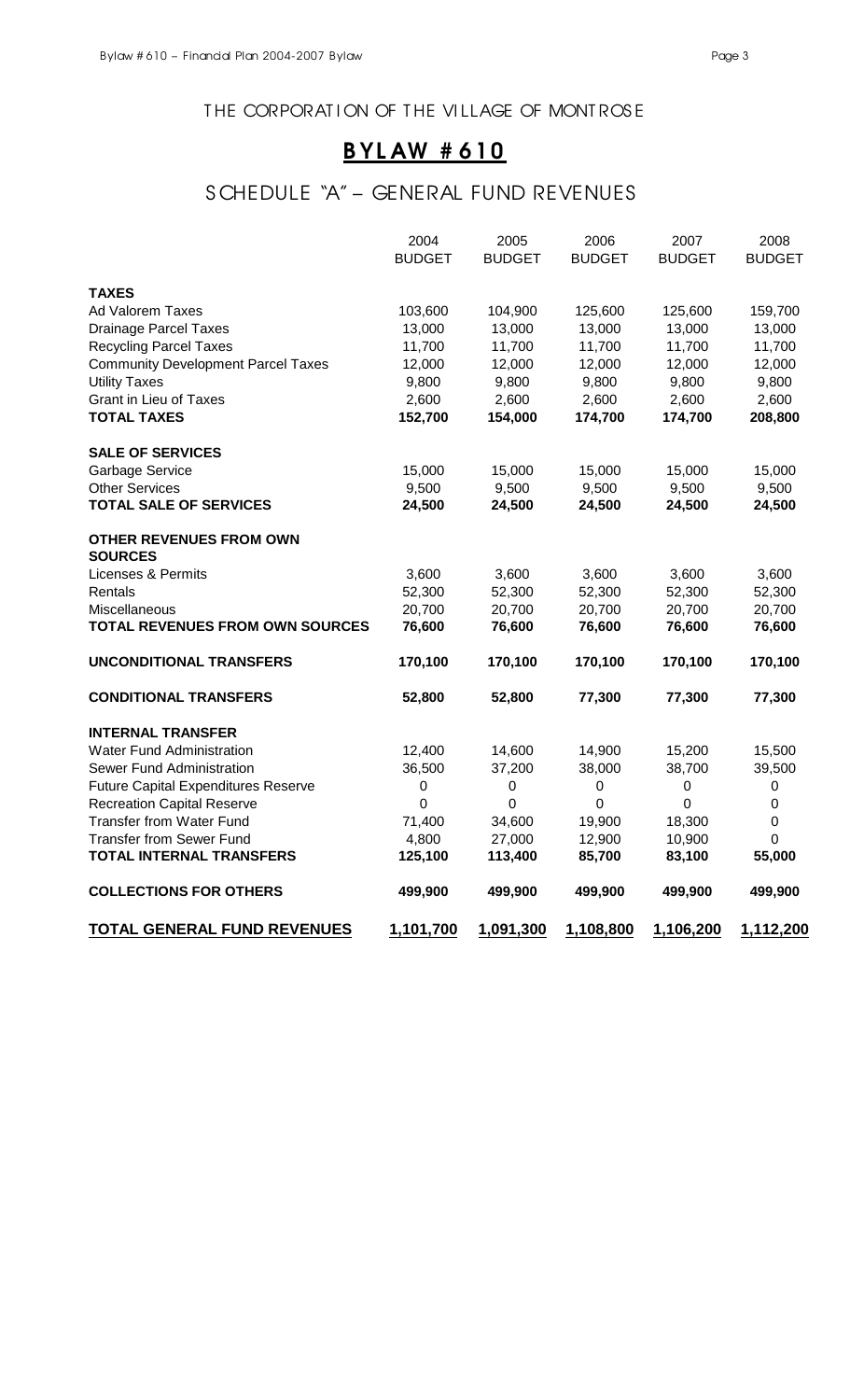### THE CORPORATION OF THE VILLAGE OF MONTROSE

# B YL AW # 610

## S CHEDULE "B" - GENERAL FUND EXPENDITURES

|                                                   | 2004          | 2005          | 2006          | 2007          | 2008          |
|---------------------------------------------------|---------------|---------------|---------------|---------------|---------------|
|                                                   | <b>BUDGET</b> | <b>BUDGET</b> | <b>BUDGET</b> | <b>BUDGET</b> | <b>BUDGET</b> |
| <b>GENERAL GOVERNMENT SERVICES</b><br>Legislative | 17,800        | 18,200        | 18,500        | 18,900        | 19,300        |
| <b>General Administration</b>                     | 165,000       | 168,300       | 171,700       | 175,100       | 178,600       |
| <b>Other General Government Services</b>          | 37,100        | 37,800        | 38,600        | 39,400        | 40,200        |
| <b>TOTAL GENERAL GOVT SERVICES</b>                | 219,900       | 224,300       | 228,800       | 233,400       | 238,100       |
|                                                   |               |               |               |               |               |
| <b>PROTECTIVE SERVICES</b>                        |               |               |               |               |               |
| <b>Bylaw Enforcement</b>                          | 4,100         | 4,200         | 4,300         | 4,400         | 4,400         |
| <b>Other Protective Services</b>                  | 7,300         | 7,400         | 7,600         | 7,700         | 7,900         |
| TOTAL PROTECTIVE SERVICES                         | 11,400        | 11,600        | 11,900        | 12,100        | 12,300        |
| <b>TRANSPORTATION SERVICES</b>                    |               |               |               |               |               |
| <b>Equipment Operation &amp; Maintenance</b>      | 24,400        | 24,900        | 25,400        | 25,900        | 26,400        |
| Workshop                                          | 10,300        | 10,500        | 10,700        | 10,900        | 11,100        |
| <b>Road Maintenance</b>                           | 46,600        | 47,500        | 48,500        | 49,500        | 50,400        |
| <b>Traffic Services</b>                           | 13,200        | 13,500        | 13,700        | 14,000        | 14,300        |
| <b>TOTAL TRANSPORTATION</b>                       |               |               |               |               |               |
| <b>SERVICES</b>                                   | 94,500        | 96,400        | 98,300        | 100,300       | 102,200       |
| <b>ENVIRONMENTAL HEALTH</b>                       |               |               |               |               |               |
| <b>SERVICES</b>                                   | 39,500        | 40,300        | 41,100        | 41,900        | 42,800        |
| <b>ENVIRONMENTAL DEVELOPMENT</b>                  | 20,000        | 20,400        | 20,800        | 21,200        | 21,600        |
| <b>RECREATION &amp; CULTURAL</b>                  |               |               |               |               |               |
| <b>SERVICES</b>                                   |               |               |               |               |               |
| <b>Recreation Commission</b>                      | 13,100        | 13,400        | 13,600        | 13,900        | 14,200        |
| <b>Community Hall</b>                             | 15,400        | 15,700        | 16,000        | 16,300        | 16,700        |
| <b>Parks</b>                                      | 27,200        | 27,700        | 28,300        | 28,900        | 29,400        |
| <b>MCCERCS</b>                                    | 5,900         | 6,000         | 6,100         | 6,300         | 6,400         |
| <b>TOTAL RECREATION &amp; CULTURE</b>             | 61,600        | 62,800        | 64,000        | 65,400        | 66,700        |
| <b>FISCAL SERVICES</b>                            |               |               |               |               |               |
| <b>Debt Servicing</b>                             | 31,900        | 28,700        | 28,700        | 19,400        | 13,100        |
| <b>Transfer to Water Fund</b>                     | 0             | $\pmb{0}$     | 0             | 0             | 0             |
| <b>Transfer to Sewer Fund</b>                     | 0             | 0             | 0             | $\bf{0}$      | 0             |
| <b>Transfer to Reserves</b>                       | 22,000        | 6,900         | 15,300        | 12,600        | 15,500        |
| <b>Transfer of Taxes Collected for Others</b>     | 499,900       | 499,900       | 499,900       | 499,900       | 499,900       |
| <b>TOTAL FISCAL SERVICES</b>                      | 553,800       | 535,500       | 543,900       | 531,900       | 528,500       |
| <b>CAPITAL PROJECTS</b>                           |               |               |               |               |               |
| Administration                                    | $\pmb{0}$     | 5,000         | 5,000         | 5,000         | 5,000         |
| <b>Public Works</b>                               | 53,000        | 85,000        | 85,000        | 85,000        | 85,000        |
| <b>Community Development</b>                      | 4,000         | 5,000         | 5,000         | 5,000         | 5,000         |
| <b>Recreation</b>                                 | 44,000        | 5,000         | 5,000         | 5,000         | 5,000         |
| <b>TOTAL CAPITAL PROJECTS</b>                     | 101,000       | 100,000       | 100,000       | 100,000       | 100,000       |
| <b>TOTAL GENERAL EXPENDITURES</b>                 | 1,101,700     | 1,091,300     | 1,108,800     | 1,106,200     | 1,112,200     |
| <b>General Fund Surplus (Deficit)</b>             | $\mathbf 0$   | $\pmb{0}$     | $\bf{0}$      | $\bf{0}$      | 0             |
| <b>Consolidated Funds Surplus (Deficit)</b>       | $\pmb{0}$     | $\mathbf 0$   | $\mathbf 0$   | $\pmb{0}$     | 0             |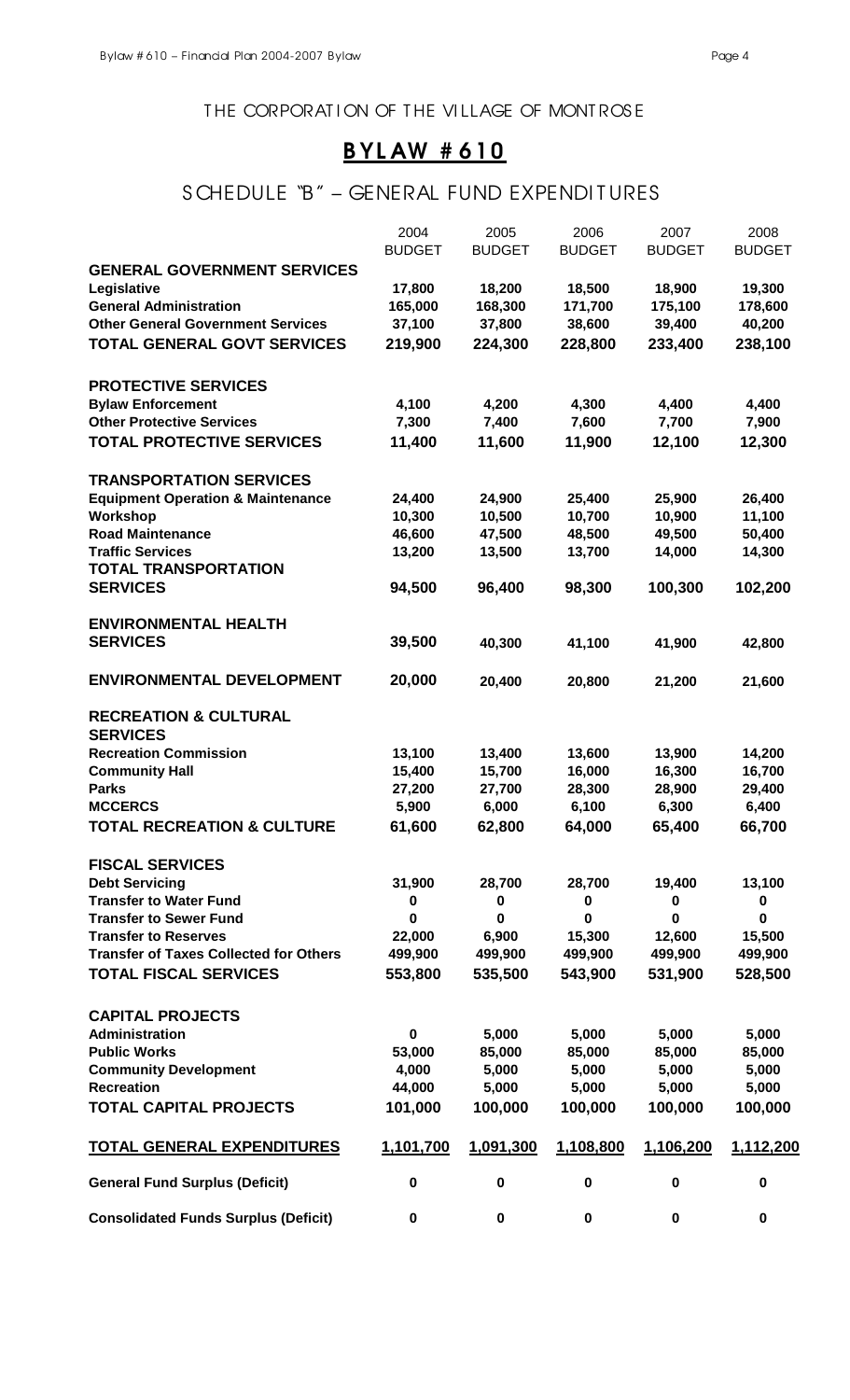# B YL AW # 610

# S CHEDULE "C" – WAT ER FUND REVENUES & EXPENDITURES

|                                                                                       | 2004<br><b>BUDGET</b> | 2005<br><b>BUDGET</b> | 2006<br><b>BUDGET</b> | 2007<br><b>BUDGET</b> | 2008<br><b>BUDGET</b> |
|---------------------------------------------------------------------------------------|-----------------------|-----------------------|-----------------------|-----------------------|-----------------------|
| <b>TAXES</b>                                                                          | 48,000                | 44,000                | 38,000                | 32,000                | 26,000                |
| <b>SALE OF SERVICES</b>                                                               | 84,100                | 86,100                | 83,200                | 88,900                | 78,000                |
| <b>OTHER REVENUES</b>                                                                 | 3,900                 | $\pmb{0}$             | $\bf{0}$              | 0                     | $\pmb{0}$             |
| <b>DEBENTURE PROCEEDS</b>                                                             | 200,000               | $\pmb{0}$             | $\pmb{0}$             | $\pmb{0}$             | $\mathbf 0$           |
| <b>TOTAL WATER FUND REVENUES</b>                                                      | 336,000               | 130,100               | 121,200               | 120,900               | 104,000               |
| <b>GENERAL GOVERNMENT SERVICES</b>                                                    | 14,300                | 14,600                | 14,900                | 15,200                | 15,500                |
| <b>ENVIRONMENTAL HEALTH SERVICES</b><br><b>Water Supply &amp; Distribution System</b> |                       |                       |                       |                       |                       |
| Pumping                                                                               | 33,500                | 34,200                | 34,900                | 35,600                | 36,300                |
| Other System Maintenance                                                              | 15,300                | 15,600                | 15,900                | 16,200                | 16,600                |
| <b>Total Water Supply &amp; Distribution System</b>                                   | 48,800                | 49,800                | 50,800                | 51,800                | 52,900                |
| <b>TOTAL ENVIRONMENTAL HEALTH</b>                                                     | 48,800                | 49,800                | 50,800                | 51,800                | 52,900                |
| <b>FISCAL SERVICES</b><br><b>Debt Servicing</b>                                       |                       |                       |                       |                       |                       |
| Long-Term Interest                                                                    | $\boldsymbol{0}$      | 9,700                 | 9,700                 | 9,700                 | 9,700                 |
| <b>Principal Installments</b>                                                         | $\boldsymbol{0}$      | 15,900                | 15,900                | 15,900                | 15,900                |
| <b>Total Debt Servicing</b>                                                           | $\mathbf 0$           | 25,600                | 25,600                | 25,600                | 25,600                |
| <b>Transfer to Future Reserves</b>                                                    | $\bf{0}$              | 500                   | 5,000                 | 5,000                 | 5,000                 |
| <b>Transfer to General Revenue Fund</b>                                               | 71,400                | 34,600                | 19,900                | 18,300                | 0                     |
| <b>TOTAL FISCAL SERVICES</b>                                                          | 71,400                | 60,700                | 50,500                | 48,900                | 30,600                |
| <b>TOTAL CAPITAL PROJECTS</b>                                                         | 201,500               | 5,000                 | 5,000                 | 5,000                 | 5,000                 |
| <b>TOTAL WATER FUND EXPENDITURES</b>                                                  | 336,000               | 130,100               | 121,200               | 120,900               | 104,000               |
| <b>SURPLUS (DEFICIT)</b>                                                              | $\bf{0}$              | $\pmb{0}$             | $\pmb{0}$             | $\pmb{0}$             | $\mathbf 0$           |